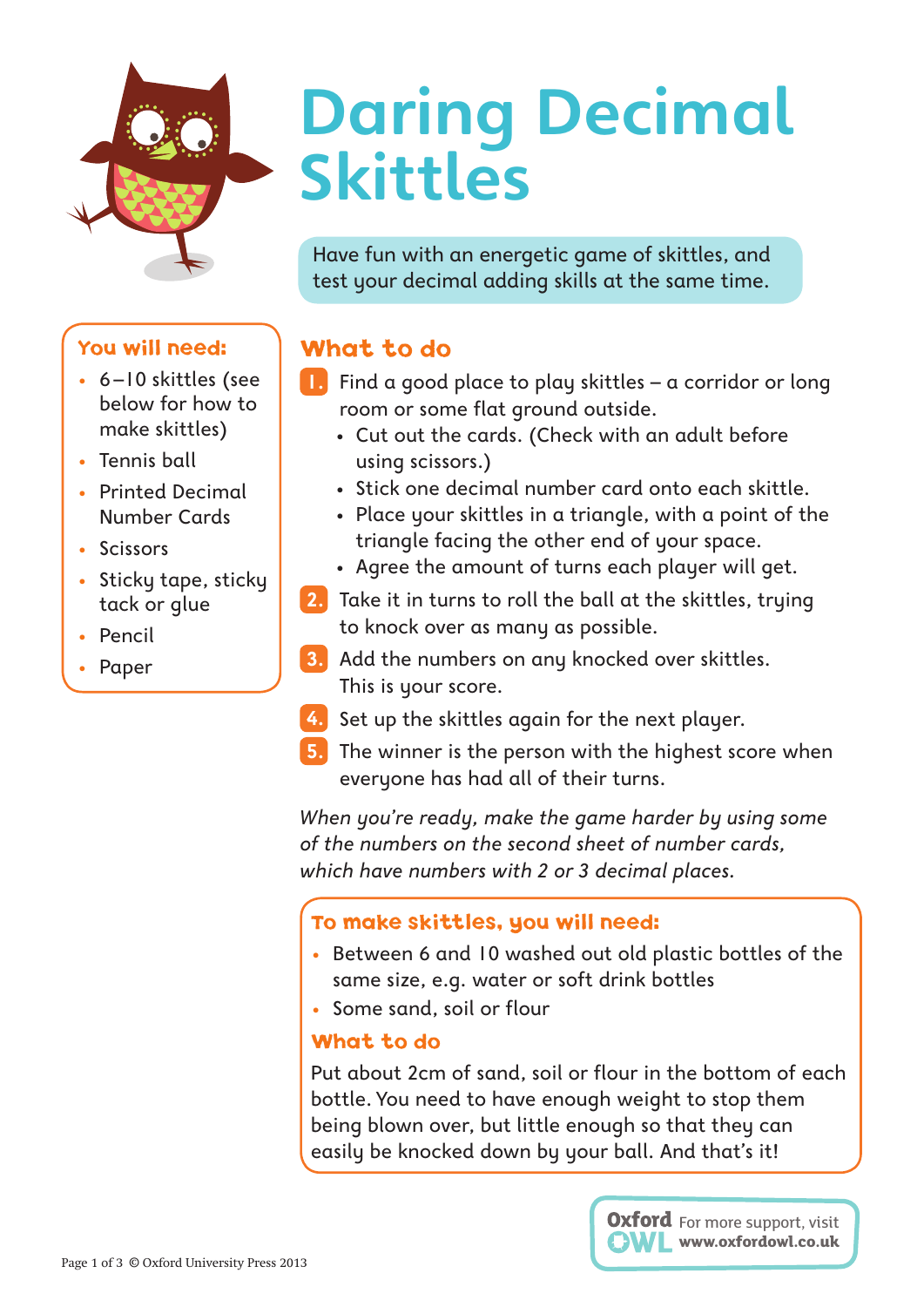## **Decimal Number Cards**

| 0.5                                                   | $\mathbf{0.8}$        |
|-------------------------------------------------------|-----------------------|
| $\boldsymbol{\mathsf{I}}\cdot\boldsymbol{\mathsf{O}}$ | $\vert \cdot 2 \vert$ |
| $\vert \cdot 5$                                       | $\vert \cdot 8$       |
| $2\cdot 0$                                            | 2·2                   |
| 2.5                                                   | 3.0                   |